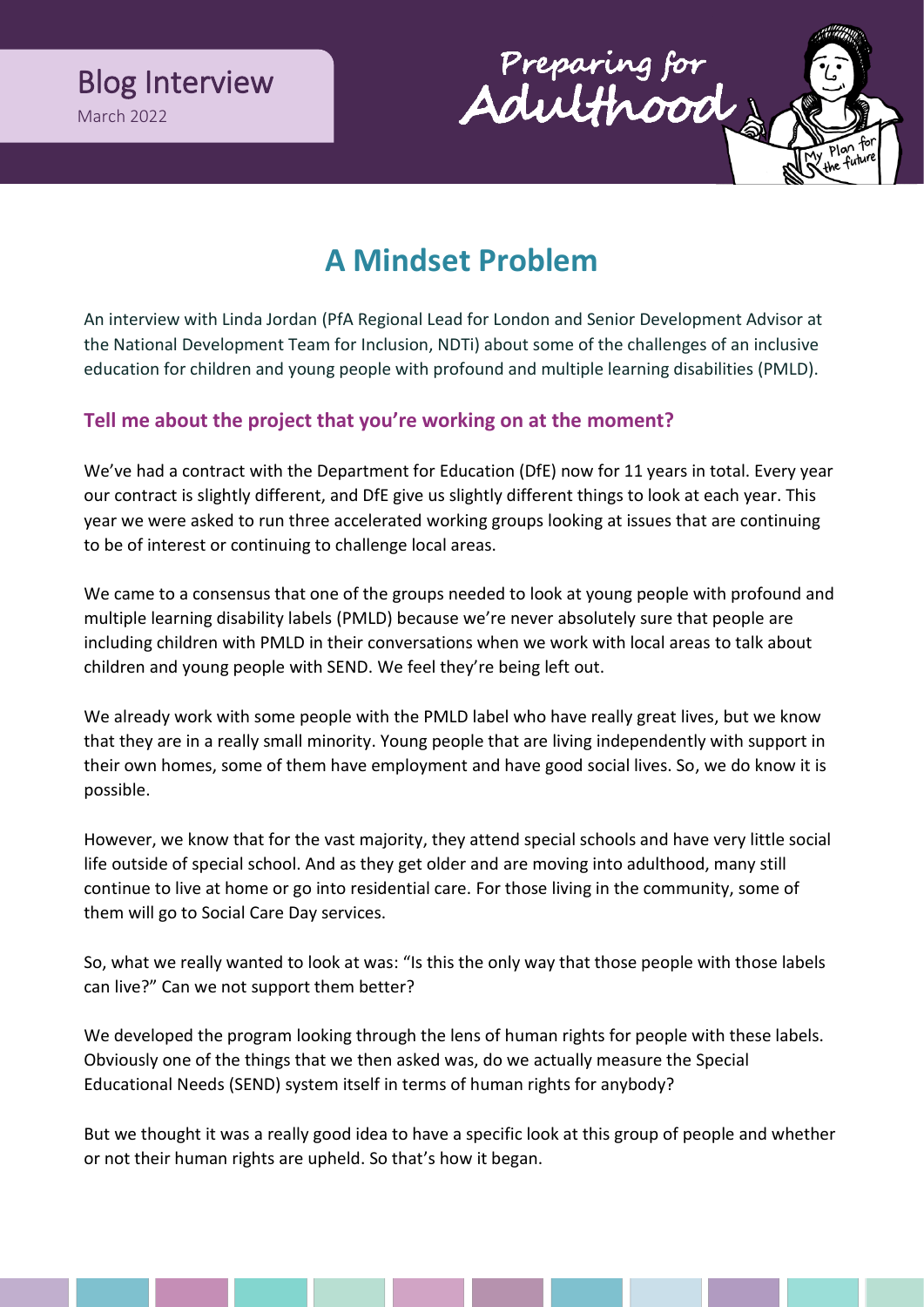# **And what kind of number or percentage of children and young people in our schools are we talking about, just to put that into perspective for people?**

Yeah, that's a good question. I haven't got a total number. I mean, one of the problems that we identified at the beginning of our work was that the label is quite fluid. These labels that are used within the disability system are not scientific descriptions. There are things that have grown up by custom and practice over many years and are the latest in a long line of labelling that goes back to the 18th century and before. In the 19th century we had the classification in law of 'idiots', imbeciles' and 'feeble minded'. Then followed terms such as 'dumb', 'educationally subnormal' or 'maladjusted' if people had behaviour difficulties; and we kept those labels up until 1981 when the term special educational needs came in. It was seen as quite a positive change. However, the law that sits underneath that term, created new (and not so new) categories such as severe learning difficulty, moderate, learning difficulty and Profound and multiple learning difficulties. Hence, the PMLD term comes under the general heading of a special educational need, but of course they're not scientifically determined or described. It's all based on a generalized idea of what it means.

The SEND code of practice defines PMLD as people who have a profound learning disability or very severe learning disability but have additional challenges such as sensory impairments or physical disabilities, and many have very high medical needs. So that is really the definition, but the term has become fluid and is used for a much wider group of young people.

As an example, I work in London. London boroughs have a population of around 300,000 as an average with a school population of approx. 50,000. In any school population there would probably be approx. 30 young people who genuinely had that level of complexity, but a lot more will have the label, because schools complete a census for the DfE. Many schools describe children without PMLD labels as PMLD on the census. So, it has become a bit problematic, and we did discuss that in our working group. Nevertheless, we're talking about young people who have very high support needs, have medical needs, often sensory, physical and significant learning disability so that that's the group. But it is a relatively small group and that is part of the problem. Because it's quite easy for them to be out of sight, out of mind in terms of inclusion in society.

### **So, you've described some of the challenges already. Are there any others?**

The biggest challenge is that this is a mindset problem. One of the aspects that we looked at was inclusive education. We know that very few children and young people with PMLD labels go to mainstream schools. The overwhelming majority do go to special schools, so one of the questions we asked ourselves was, why? Because in law everybody has a right to express a preference for mainstream education.

People make assumptions: *"How can somebody with PMLD fit into a mainstream classroom? How could it possibly work?"* or *"How could they have their health, medical and physical needs met if they're spread around in different mainstream schools?" or "It just doesn't make sense to even think about it because they need to be in environments which are specifically for them".*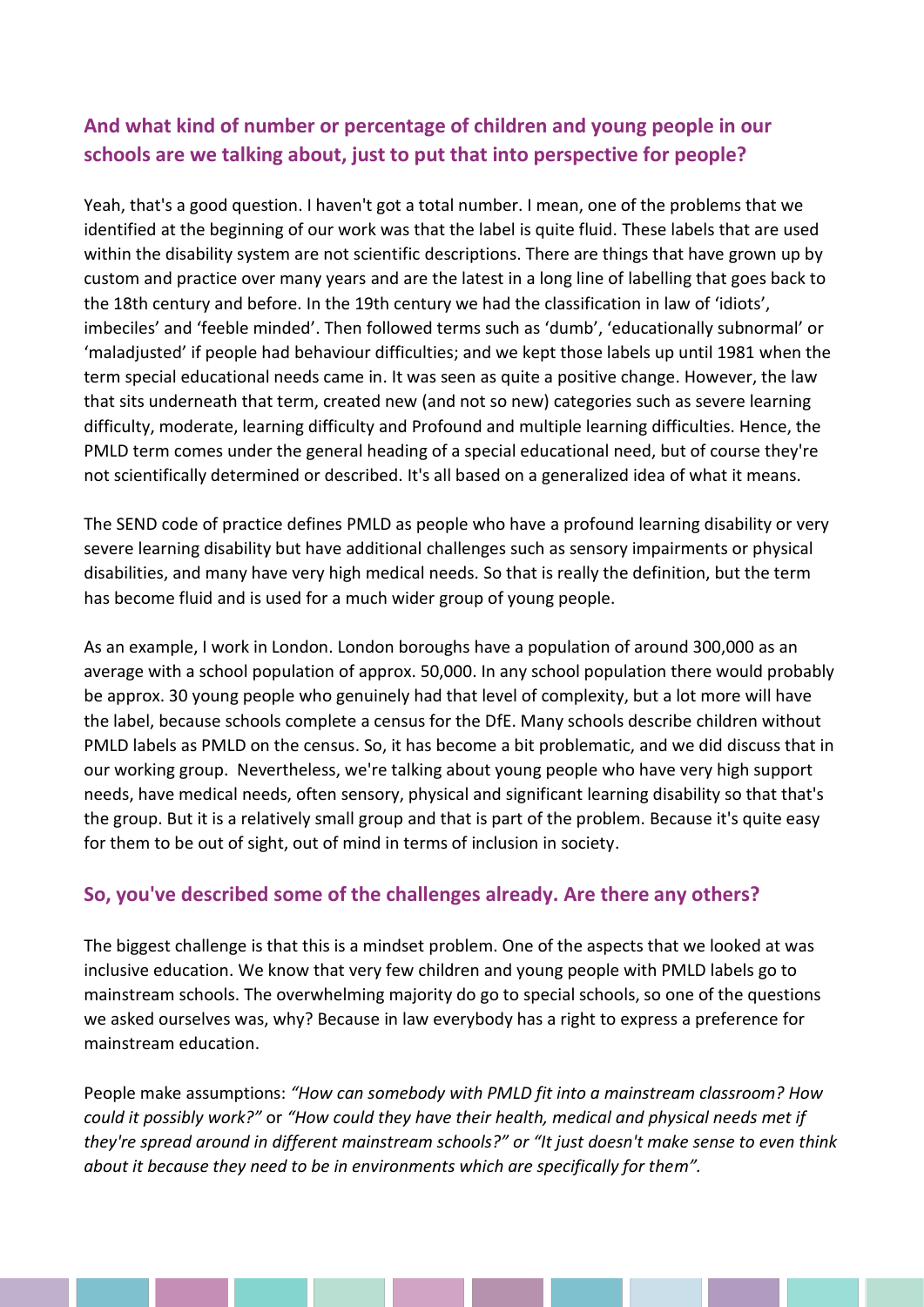So that is a huge barrier, a really big barrier.

Inclusive education is under threat anyway at the moment, for all young people, because there have been so many changes in the education system. The focus on academic attainment has put a lot of pressure on schools, so they've become less flexible in what they can offer.

It also means that secondary school children are streamed by ability, which had reduced as a concept for many years, but it has come back.

Therefore, the opportunities for really great quality inclusion have reduced and we are finding that in many schools that traditionally took children with high needs, they are tending to group them together now.

So, where's the chance for young people?

#### **What thinking has come out of the group's work?**

The group consists of 3 teachers. 1 from a mainstream primary, which includes children with these labels, a mainstream secondary and a college.

We were able to hear first-hand about what works? What are the benefits? What, in practical terms happens to make it work. Despite people's assumptions, we've got a lot of rich evidence about positivity and good outcomes and that having children with PMLD labels in mainstream classes doesn't impact negatively on other children. It also doesn't have any negative impact on attainment outcomes.

This as a first step in overcoming the challenges and changing the mindset. Just talking about it is an innovation in a way. There are other people that are involved too and we've given some links to those within our report.

It's important from a human rights perspective that young children have a right to access their community, to be part of their community. It's very rare that young people with PMLD are part of social groups with their own generation, so there is quite a lot we can do about that. I think that's something that we might pursue further after this group if we get that opportunity.

The other thing is about voice, and there's a lot of misunderstanding about what we mean by young people's voice. Or anybody's voice. We have got stuck in this unfortunate groove, that if you don't speak, if you don't use words to speak, you are considered nonverbal. And that brings with it a risk that your human rights can be overridden. It's assumed that you can't be in planning meetings, for example, or it wouldn't work for you to be in a planning meeting or what would be the point of you being in a planning meeting.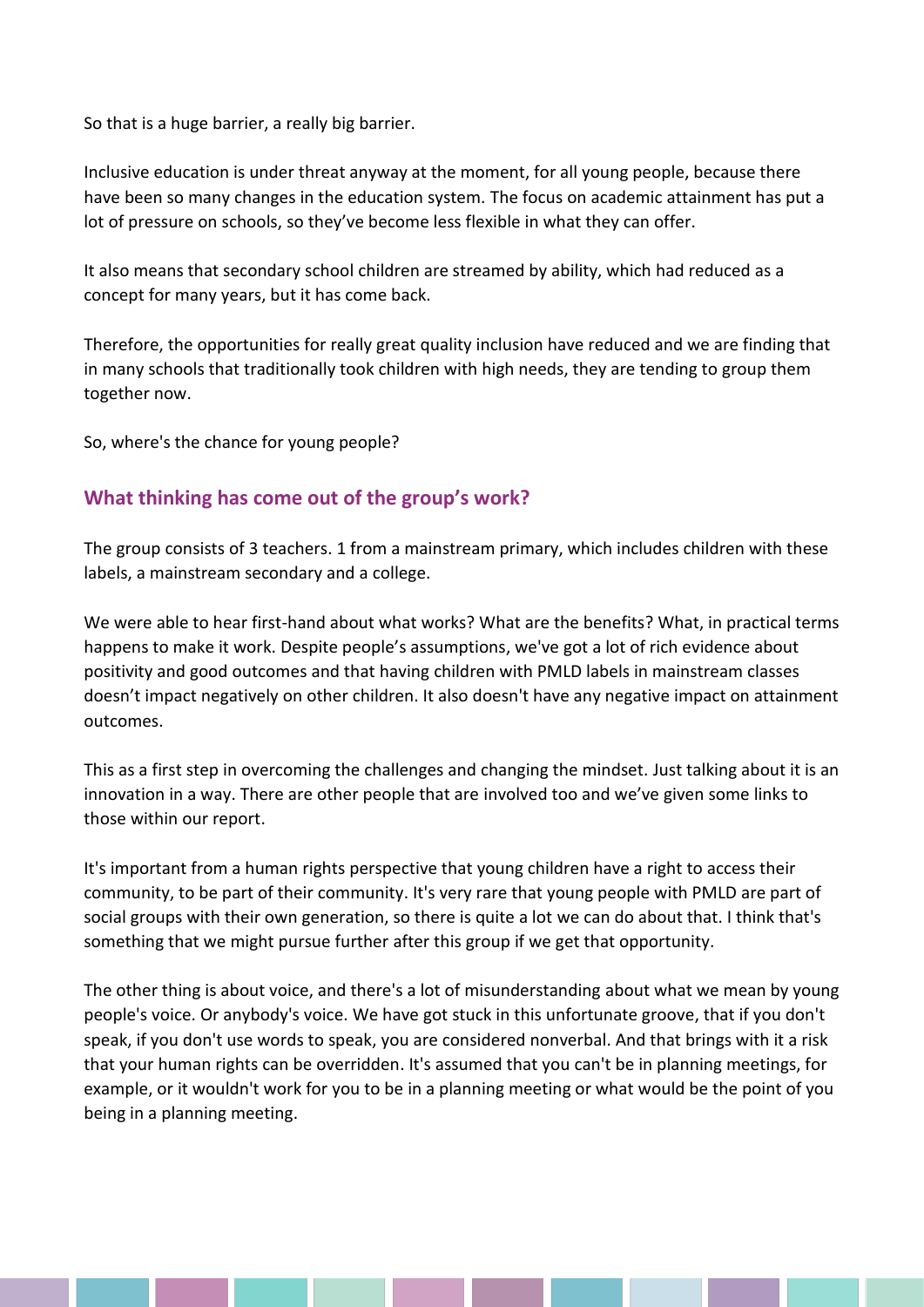Quite a lot of the work we do as a team is helping people to understand that communication is only a relatively small percentage of verbal communication.

Human communication is through body language. Facial expression through using pictures, symbols, electronic communication and so on and so forth. And of course, finally with communication partners - having people that know you really, really well, who then support your communication. So there's a whole range of ways that we can hear from people.

The one thing that I think people find it difficult to do is put themselves in that person's shoes. Knowing somebody well means you know what makes a good day for them. What makes it bad day for them? What causes them to have a bad day?

Our person-centred planning tools that we launched just at the beginning of lockdown, are helpful in supporting that thinking.

We feel really feel strongly about presence too. We feel that people should be in the room when planning is happening about them so that it's with them rather than for them and the starting point for that has got to be presence. So even if people are not confident about using tools or not confident about eliciting People's voice, they must start with presence, because if the person is there, that in itself changes the nature of a meeting.

Then you can go on to thinking about how we go from presence to contribution. So first of all, let's make sure that the facilitator of the meeting addresses themselves to you. Everyone understands, it's your meeting and we're here to help you to plan for your future.

So, there's a whole range of ways we can overcome the challenges and cover most of those in the report which will be published on the NDTi website later this month.

**Thinking back to one of NDTi's early and very popular podcasts, which was with Liz talking about Eleanor's life and the richness that was felt by other people within her class, as well as people that were working with her in her community. I'd like to think we've come a bit further since those days, but it sounds like we really haven't.**

Eleanor is a one of our gurus. A young woman who has had the label of PMLD. She has got a severe learning disability and physical disability and other challenges. But she come she went through mainstream secondary school and has a great life in her community. She's had job, I think she still has some work, she's got an amazing life, and she's been a big inspiration to our team as well as to others.

We've got other young people too that inspire us. What they all talk about and what the people who are close to them talk about is the importance of their inclusion in communities. If we want to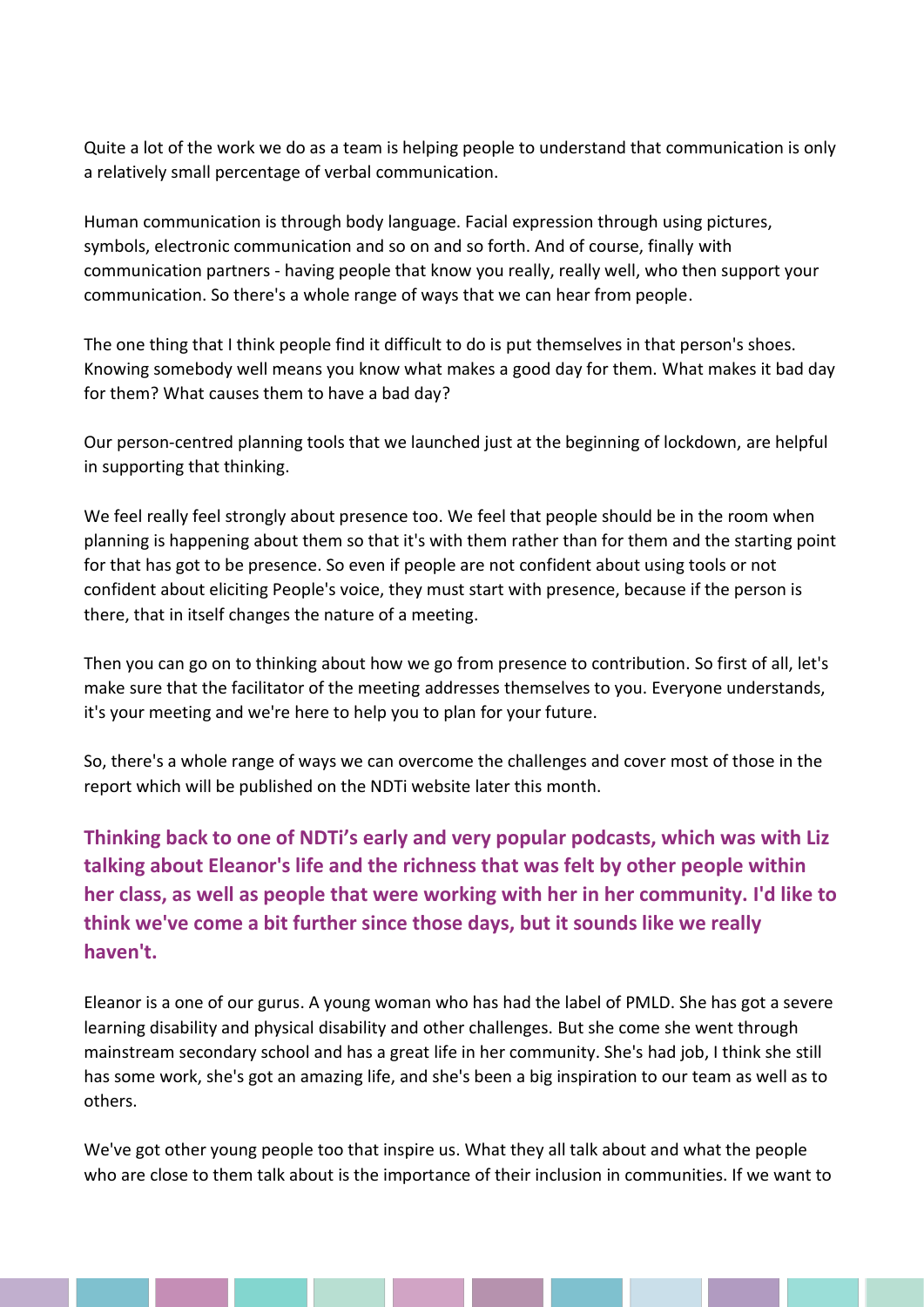build a society where people understand difference and we stop hate crime and we stop people being harassed on the basis that they're different, then inclusion is absolutely essential. We heard many similar examples of the benefits, mainly from the schools, but also from other people that joined the group.

The primary teacher was talking to us about a little boy who had been in hospital for several months. On every Friday, he's class sent him a card. That was their own initiative, and it didn't wain through the months - every Friday, they knew they were going to send him a card to wish him well. He knew they were thinking about him. And when he came out of hospital, they did a really wonderful celebration that he was back. These actions have lifelong benefits really, because it means that those children will never be scared of somebody who's got very high needs or who looks different or who doesn't use words to speak. They will never be scared of that for the rest of their life. So that's such a gift.

People go on to have social circles and friendships. There's another young woman called Stere that we work with quite a lot, and she did have a PMLD label initially, but through excellent support and a really gifted communication partner she learnt to sign. Now she doesn't carry that label anymore. She carries the label Severe learning disability because although she has got amazing challenges with her health and she does have multiple disabilities - in terms of her learning, it is clear now that she has got a lot more ability and cognition than was felt before. We do need to make sure that we are giving every young person the best opportunities to communicate to develop their skills.

The really important issue though, is social inclusion and in discussing these issues over the years I have had people say to me.

*"What is the point of that person being here? They're not doing the same as everybody else in the classroom."*

And this is quite a common perception and it's growing. It is why so many children now are being put together in groups in mainstream schools. I'm not talking about young people with PMLD labels, because very few of them are in mainstream, but children with high needs attending school.

Every school makes its own decision about how they how they do this, but they are tending to go back to more of a unit provision because this perception has grown that if children are not doing the same activity as everybody else, it's not inclusion.

Whereas in fact the opposite is true. People don't understand that children in classrooms are not only learning the curriculum. What we learn at school is how the world works. We learn about social relationships. We learn about good and bad. We learn about how people are different, etc. That's all going on alongside the taught curriculum. And yet, if children are not exposed to the whole peer group, then they're denied those opportunities.

And so, because somebody in a primary school sitting at the table doing their Pokémon and everybody else is doing literacy or numeracy, that is something to be celebrated. Because behind